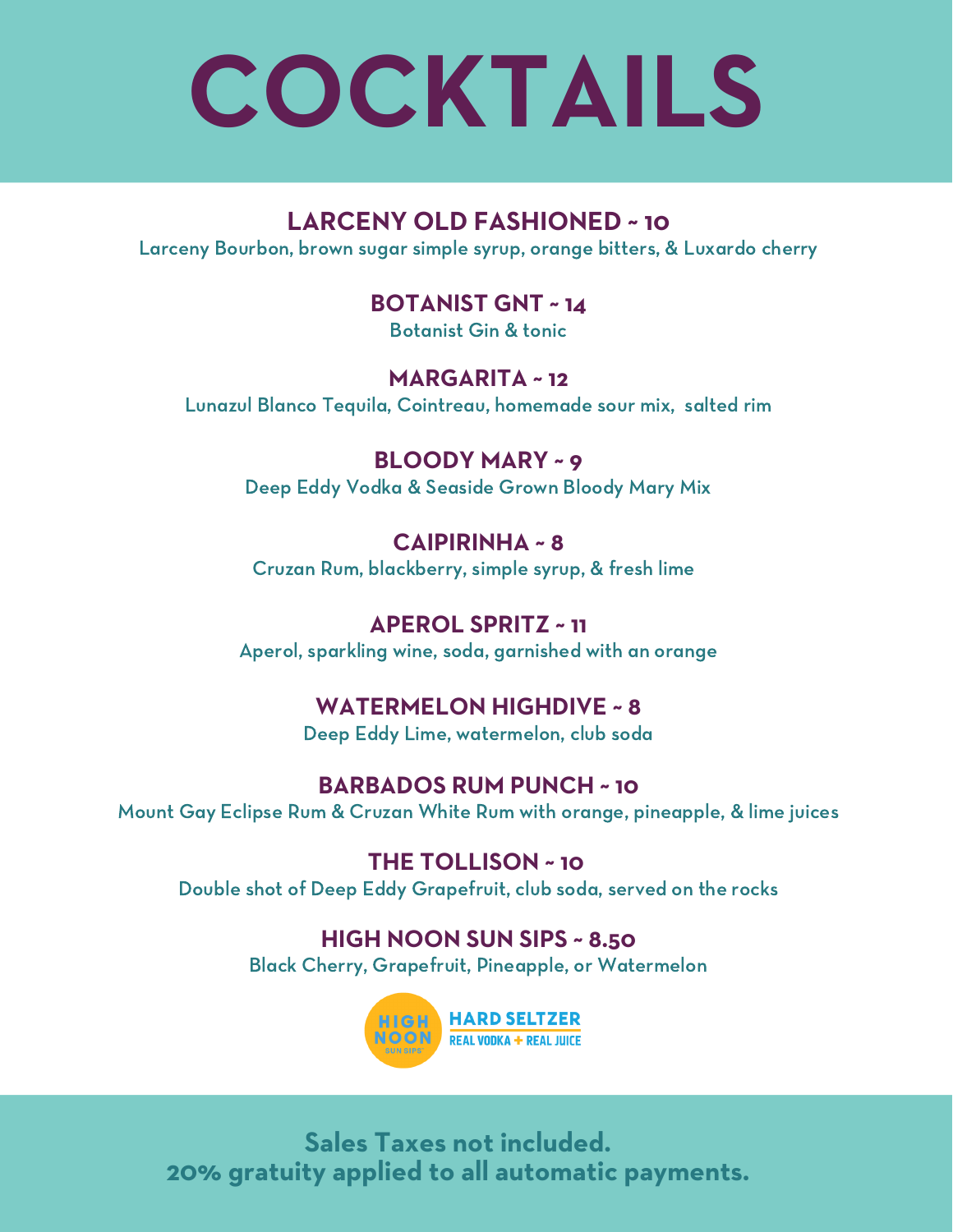# **WINE**

| White                                      |    | Glass Bottle |
|--------------------------------------------|----|--------------|
| <b>Brancott Sauvignon Blanc</b>            | 8  | 32           |
| <b>Chalk Hill Chardonnay</b>               | 12 | 48           |
| <b>Benvolio Pinot Grigio</b>               | X  | X            |
| Rosé                                       |    |              |
| La Vieille Ferme Rosé                      | X  | X            |
| <b>Red</b>                                 |    |              |
| <b>Line 39 Pinot Noir</b>                  | X  | X            |
| La Crema Pinot Noir                        | X  | X            |
| <b>Alexander Valley Cabernet Sauvignon</b> | X  | X            |
| <b>Bubbles</b>                             |    |              |
| <b>Benvolio Prosecco</b>                   | X  | X            |
| Laurent-Perrier Cuvée Sparkling Rosé       | X  | X            |

**Sales Taxes not included. 20% gratuity applied to all automatic payments.**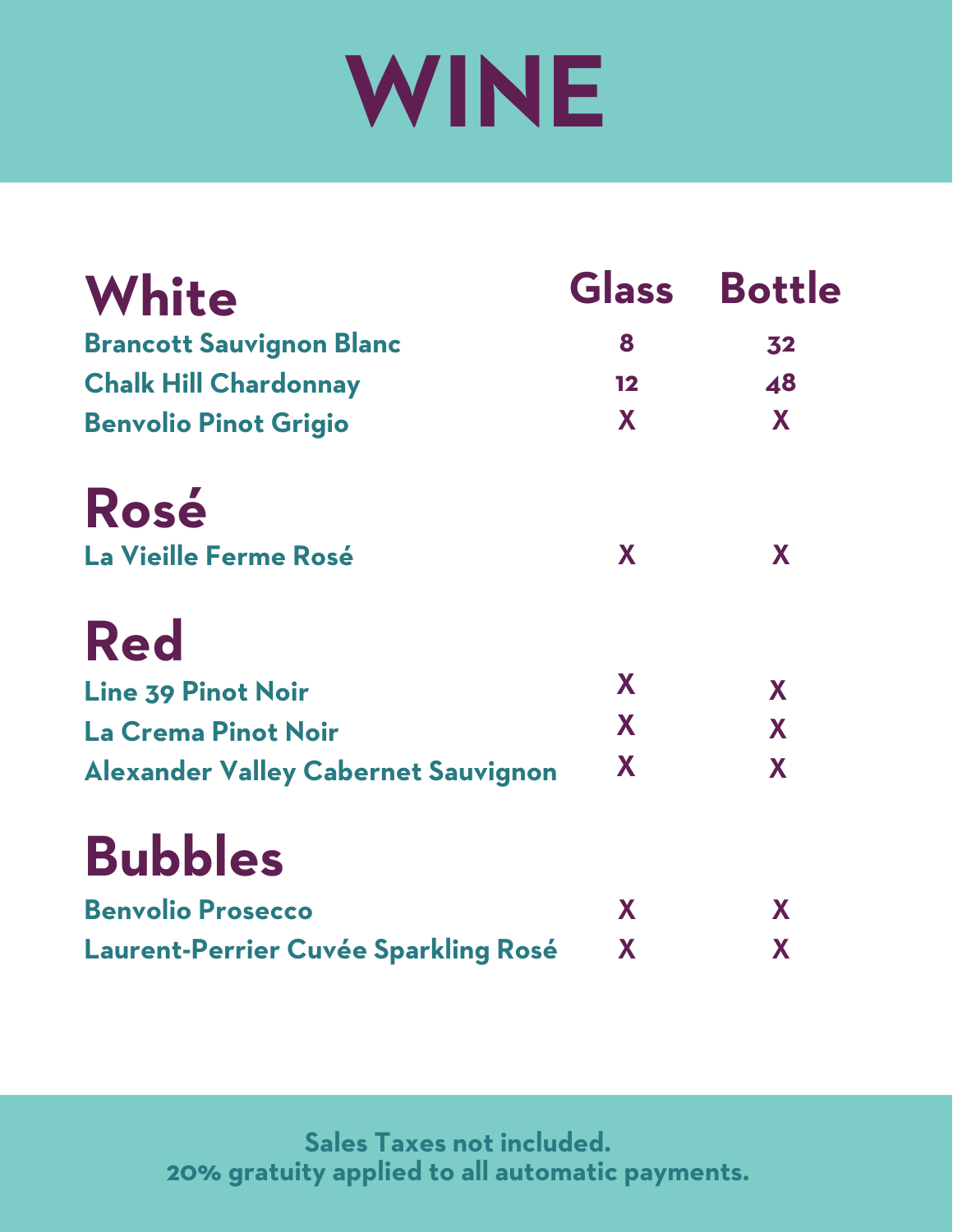# **BEER**

### **Craft**

**Allagash White ~ 6 Catawba White Zombie ~ 6 Island Coastal ~ 6 Sierra Nevada Hazy IPA ~ 6**

### **Imports**

**Corona ~ 5.50 Modelo ~ 5.50 Pacifico ~ 5 Stella Artois ~ 5.50**

### **Domestics**

**Bud Light ~ 4 Coors Light ~ 4 Miller Lite ~ 4 Michelob Ultra ~ 4 Yuengling ~ 4**

> **Sales Taxes not included. 20% gratuity applied to all automatic payments.**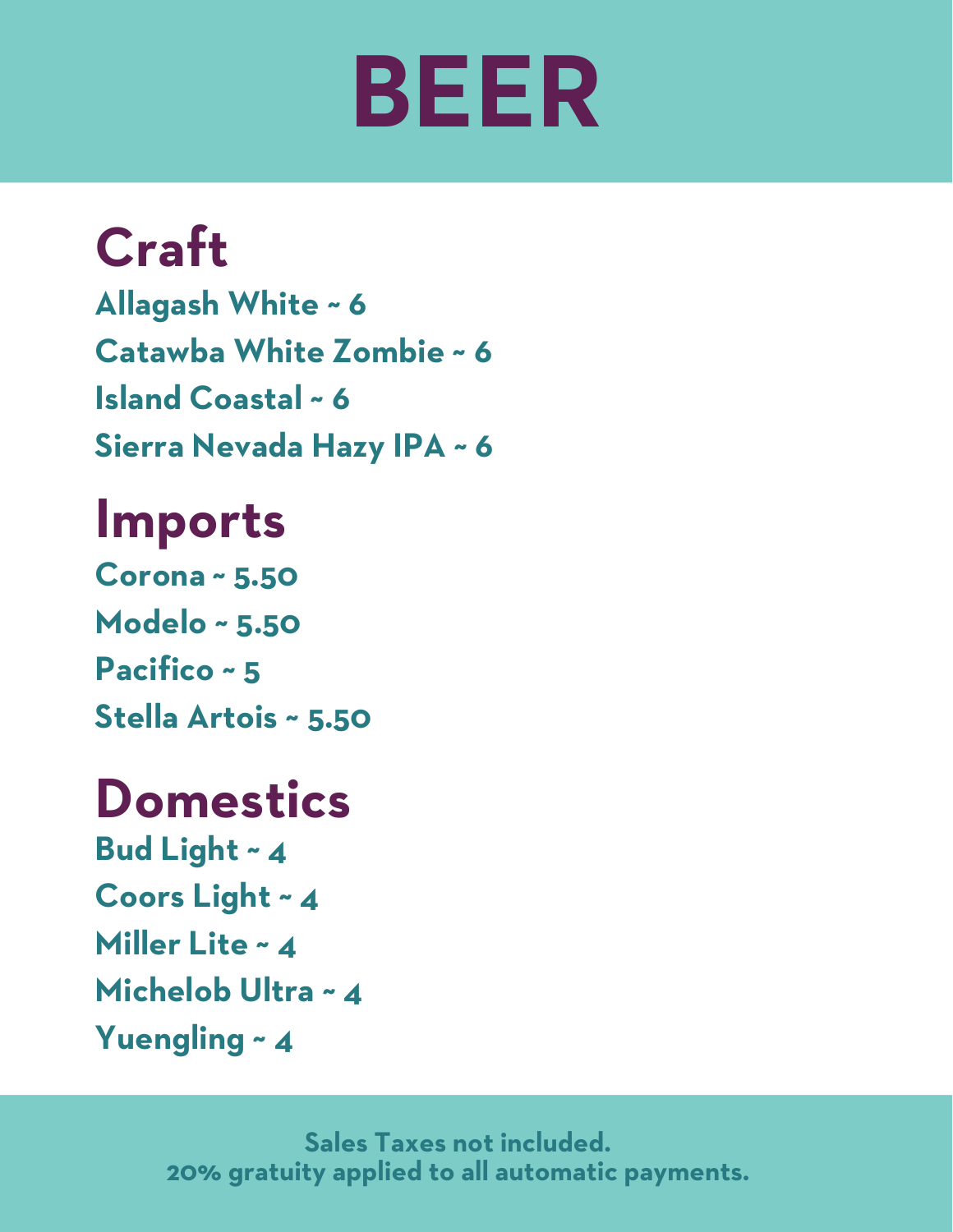# **SELTZERS**

## **Cans**

**High Noon Seltzer ~ 8.50 Black Cherry, Grapefruit, Pineapple, or Watermelon Scofflaw Seltzer ~ 6.50 Georgia Peach or Tahitian Lime Truly Strawberry Lemonade ~ 5.50 White Claw Seltzer ~ 6 Black Cherry, Lime, or Mango**

## **Buckets**

**High Noon Bucket ~35**